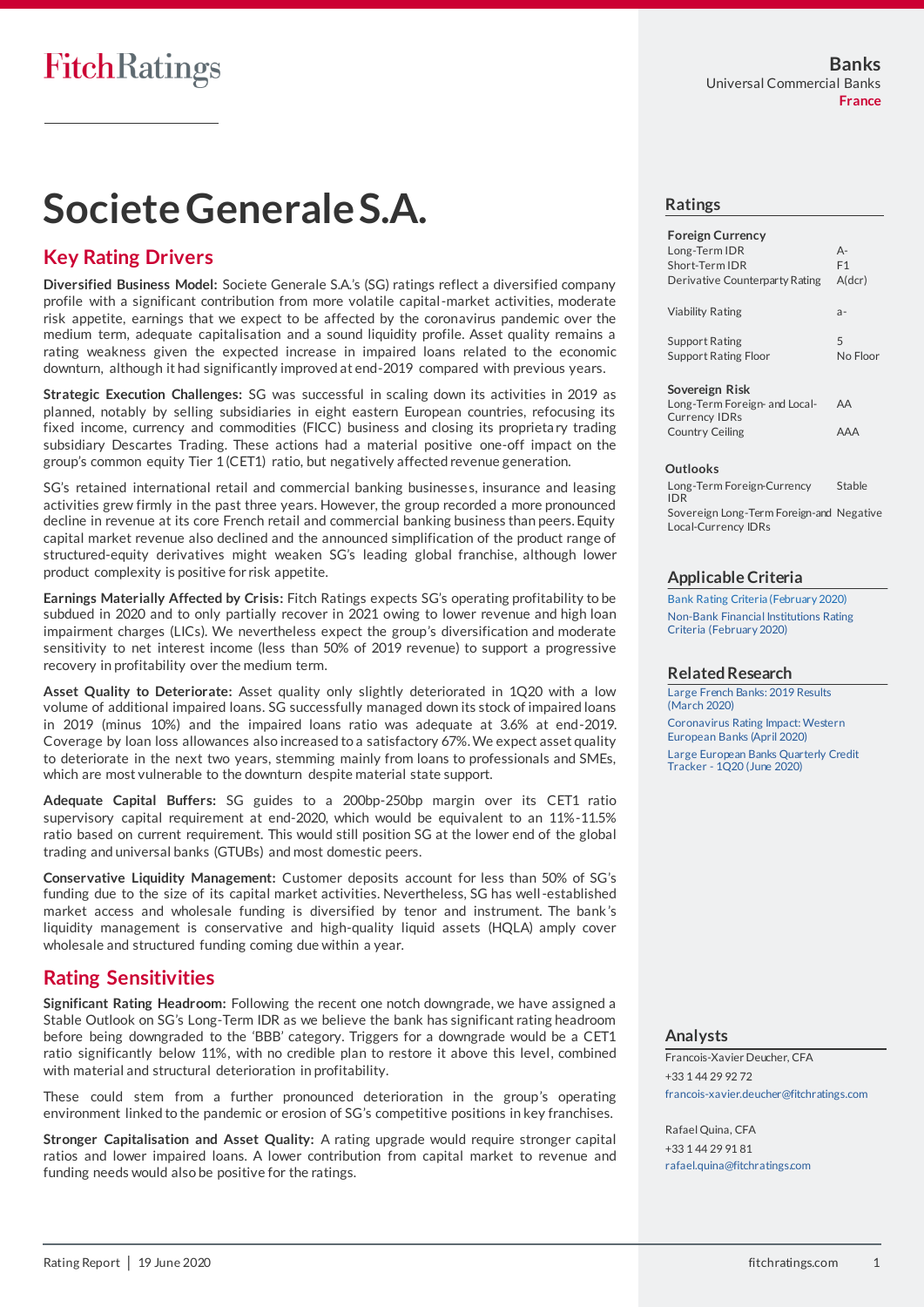## **Related Issuer Ratings**

| <b>Rating Level</b>                                      | Rating    |  |  |
|----------------------------------------------------------|-----------|--|--|
| Compagnie Generale de Location d'Equipements S.A. (CGLE) |           |  |  |
| Long-Term Foreign-Currency IDR                           | A-/Stable |  |  |
| Short-Term Foreign-Currency IDR                          | F1        |  |  |
| <b>Support Rating</b>                                    |           |  |  |
| Source: Fitch Ratings                                    |           |  |  |

The Issuer Default Ratings (IDRs) of French specialised lender CGLE are based on institutional support from SG. CGLE's IDRs are equalised with those of SG as we view this entity as having a key role within the group as a provider of car financing in France. We do not assign a Viability Rating (VR) to CGLE as it is a small entity compared to the size of the group (less than 1% of group assets), it is well integrated within the group and highly dependent on SG for its funding.

## **Debt Rating Classes**

| <b>Rating Level</b>              | Rating     |                  |
|----------------------------------|------------|------------------|
| Societe Generale S.A.            |            |                  |
| Deposits                         | A/F1       |                  |
| Senior preferred                 | A/F1       |                  |
| Senior non-preferred             | $A -$      |                  |
| Subordinated Tier 2              | <b>BBB</b> |                  |
| <b>Additional Tier 1</b>         | BB+        |                  |
| Societe Generale Acceptance N.V. |            |                  |
| Senior preferred                 | А          | Guaranteed by SG |
| <b>CGLE</b>                      |            |                  |
| Senior preferred                 | F1         |                  |
| Source: Fitch Ratings            |            |                  |

Fitch rates SG's long-term senior preferred debt and deposit ratings one notch above the bank's Long-Term IDR because of the protection that will accrue to senior preferred debt from debt and equity resolution buffers. Fitch expects SG to meet its total minimum requirement for own funds and eligible liabilities (MREL) without recourse to senior preferred debt within three to five years. SG already holds a buffer of subordinated and senior non-preferred debt in excess of 10% of risk-weighted assets (RWAs; 13% at end-2019).

The rating of senior debt notes issued by Societe Generale Acceptance N.V. and guaranteed by SG is aligned on SG's senior preferred debt. It reflects our expectation that the guaranteed notes would benefit from the protection provided by SG's buffer of subordinated and senior non-preferred debt. Our rating also reflects Fitch's view that SG is expected to honour its commitment as guarantor if required, as the guarantee is unconditional, irrevocable and timely.

Our ratings of subordinated debt and deeply subordinated debt issued by SG are all notched down from SG's VR in accordance with our assessment of each instrument's non-performance and relative loss severity risk profiles. We rate SG's subordinated Tier 2 debt two notches below the group's VR for loss severity as we expect recoveries to be poor for this type of debt in case of a failure or resolution of the bank.

We rate SG's deeply subordinated additional Tier 1 debt four notches below the group's VR. This corresponds to two notches for loss-severity and two notches for non-performance risk. Our assessment is based on SG operating with a CET1 ratio comfortably above couponomission point, on the presence of material distributable reserves and our expectation that this will continue.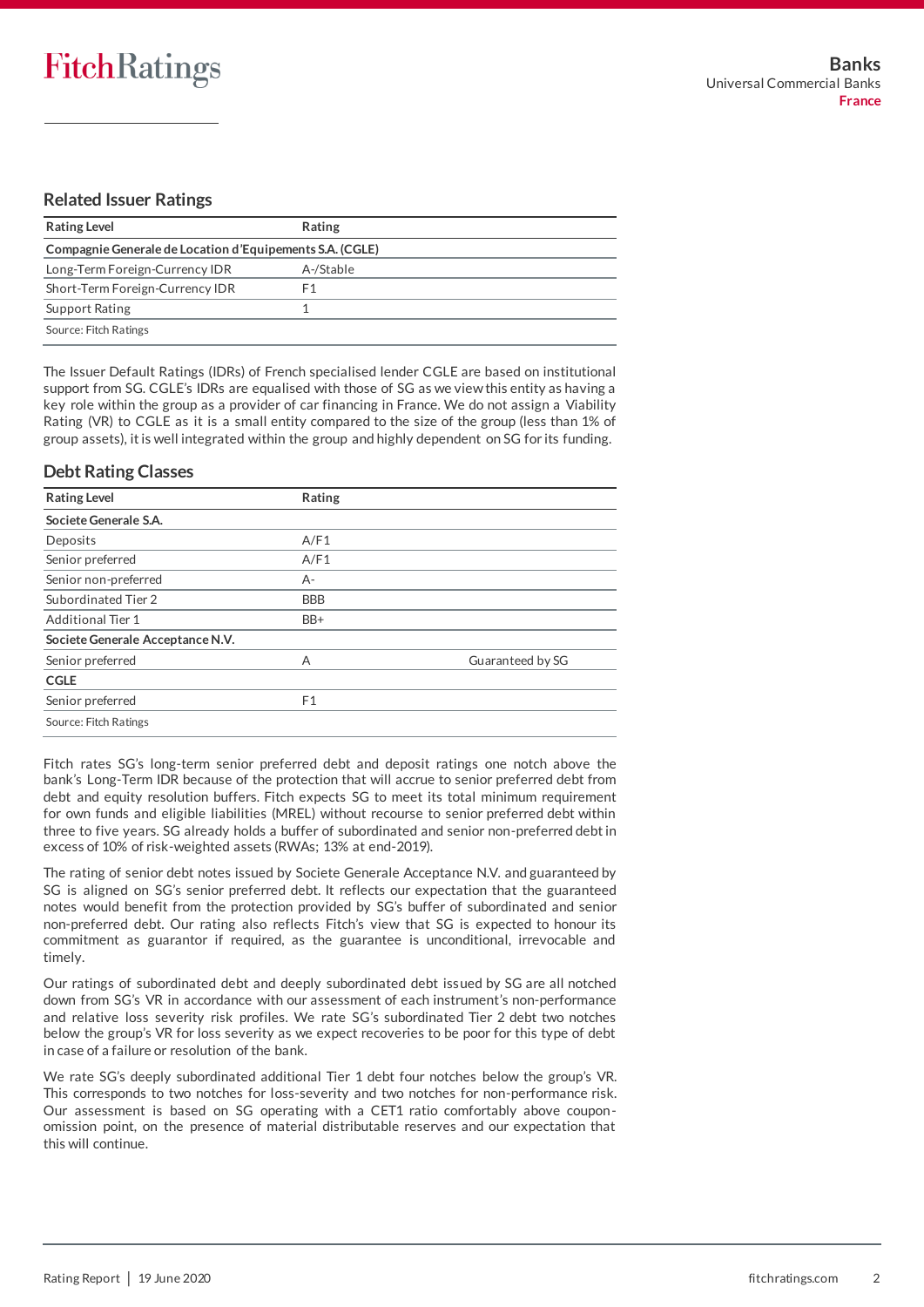## **Ratings Navigator**



## **Significant Changes**

## **Deterioration in Operating Environment**

Fitch revised the outlook of the French operating environment to negative from stable in March 2020, in the context of the coronavirus outbreak and material downward revision in our GDP forecasts for France and the eurozone. We expect a significant deterioration in the conditions in which French banks operate in 2020, as for other western European banking systems. SG has some exposure to emerging markets but it is contained as a proportion of total group exposure at default (EAD; 11% at end-2019) and is offset by a significant level of geographical diversification.

Fitch forecasts a fall in GDP of about 9% for France and 8% for the eurozone in 2020 as a result of lockdown measures, followed by a 4.3% recovery in 2021 for France and 4.4% for the eurozone. Although we are starting to see some signs of stabilisation, risks remain on the downside. The final impact on GDP will depend on the length of the lockdown relaxation, which started being lifted in France in May after eight weeks.

The French government's support measures are substantial in relation to GDP (20%). Budgetary measures include full payment of temporary jobless indemnities up to 4.5x the minimum salary for employees of companies that have reduced or stopped their activities, the suspension of social contributions and corporate tax payments for businesses, and a fixed indemnity for self-employed people or small businesses facing significant declines in revenue.

The French state also guarantees up to 90% of ultimate credit losses on up to EUR300 billion of new loans originated by banks until end-2020 (close to 30% of loans to non-financial corporates at end-2019). About EUR100 billion had been originated by early June 2020.

We expect these measures to support SG's asset quality and cushion the increase in LICs in the short-to-medium term.

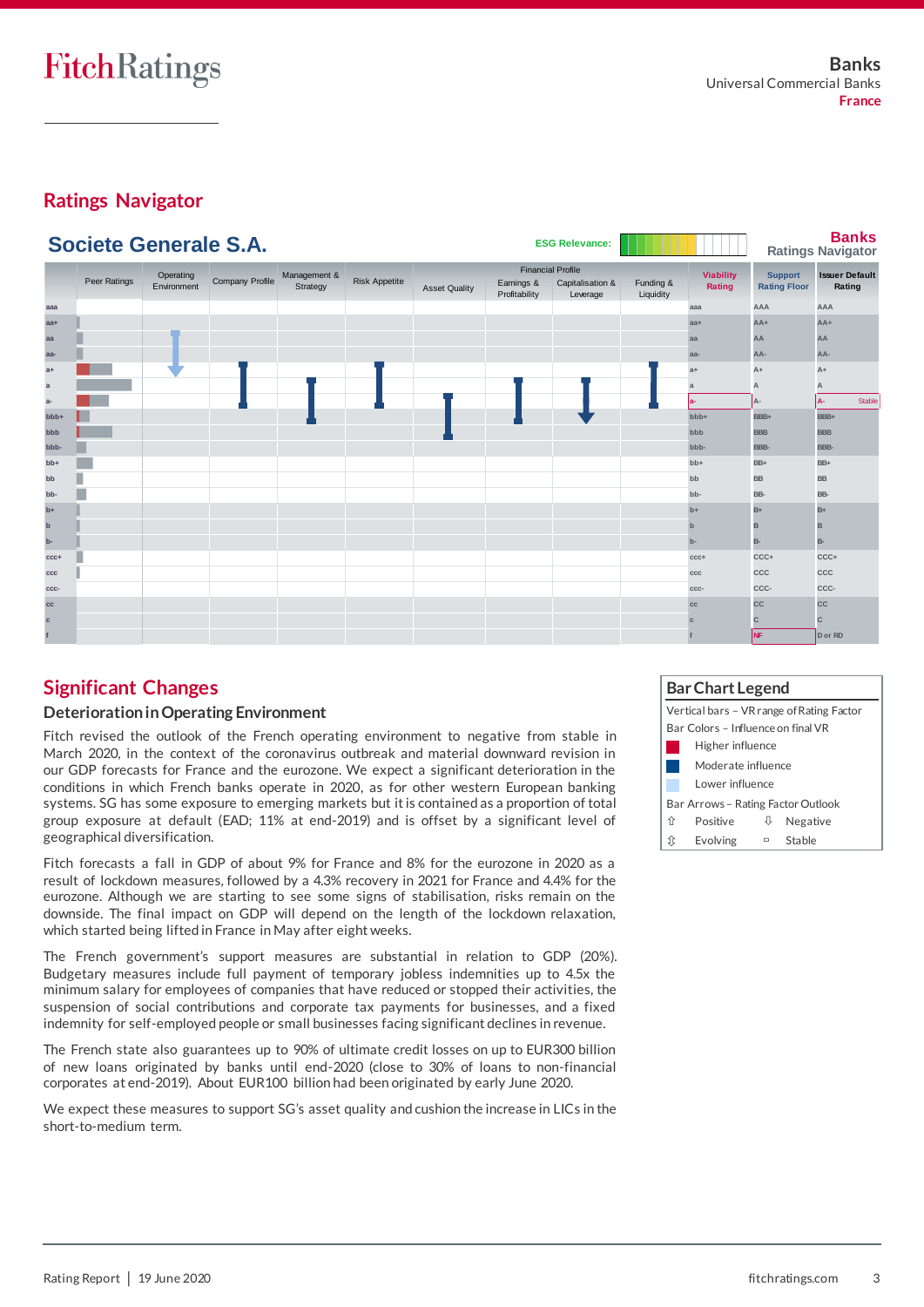## **Company Summary and Key Qualitative Assessment Factors**

### **Diversified Bancassurance Business Model**

SG is the third-largest French bank by total assets and the fourth-largest retail and commercial bank by market share (estimated at 9%-10% for loans and deposits). SG serves its clients through three channels: the SG-branded network, Credit du Nord S.A. (A-/Stable/bbb+/F1) through a network of nine regional banks, and Boursorama, the leading domestic online bank. SG is the fifth-largest savings life insurer in France (about EUR100 billion in assets under management (AuM)) and has a significant domestic private banking franchise (about EUR65 billion in AuM at end-March 2020).

Internationally, SG divested eight subsidiaries in Central and Eastearn Europe in 2019 to focus on the Czech Republic and Romania, where it ranks third, and Russia, where it is the secondlargest foreign-owned bank. In Africa, SG's largest subsidiary is in Morocco, the fifth-largest local bank. The group also has notable market positions in Cote d'Ivoire, Senegal and Cameroon. SG has consumer finance subsidiaries in France, Germany and Italy mainly focused on auto loans and owns the second-largest fleet management company globally (ALD S.A.; BBB+/Stable/F1).

In corporate and investment banking (CIB), SG is a global leader in equity derivatives . The welladvanced integration of the Equity Markets and Commodities division of Commerzbank AG complements SG's franchise in this area. The contribution of capital markets activities to revenue is significant (about 20% in general), although lower than most GTUB peers. SG has a well-established franchise in EMEA syndicated loans (ranked fifth as a bookrunner in 2019 according to Refinitiv) and holds strong market positions in payments, cash management and trade finance.

### **Strategic Execution Challenges**

SG's 2017-2020 strategic plan aimed to improve the group's return on tangible equity (ROTE; 11.5% target) by increasing revenue (by more than 3% a year), improving operating efficiency (a cost/income ratio target of below 63%) and refocusing the bank on its strengths. Sub-scale or less profitable businesses were to be disposed (for a 50bp-60bp positive CET1 impact revised up to 80bp-90bp). Annual LICs were targeted at 35-40bp of gross loans. However, in March 2020, SG abandoned all of its financial objectives in light of the COVID-19 outbreak.

SG executed its refocusing and cost reduction programme well, but experienced revenue declines in two of its core businesses, which generally account for about 50% of revenue: French retail and commercial banking and capital markets activities. This negative performance has outweighed revenue growth from the diversification into other businesses such as international retail, insurance and leasing.

### **Prudent Underwriting in Eastern Europe**

Group risk management and controls are centralised and robust. Underwriting standards for French housing loans are conservative. Lending is low-risk and based on borrower affordability. Loans generally have a fixed interest rate over their entire term and are fully amortising in line with the French market. Underwriting criteria for consumer loans, loans to professionals and corporates in the French networks are nevertheless only average compared with peers. Consumer loans of western European specialised lenders are of good quality as they mainly focus on car finance, the best-performing consumer loan segment.

Underwriting standards in the Czech Republic are conservative and have been significantly tightened in Romania. In Russia, SG focuses on large corporates and converted almost all of its housing loans denominated in foreign currencies into rubles. Africa presents higher risks, partly offset by good margins.

In CIB, SG follows an originate-to-distribute policy and sells a significant share of new loans. The bank's appetite for riskier asset classes such as leverage loans is generally below GTUB peers'. SG's investment policy is fairly prudent and essentially focused on fixed-income securities held for liquidity purpose.





Total is not 100% due to rounding. Source: Fitch Ratings, SG 22%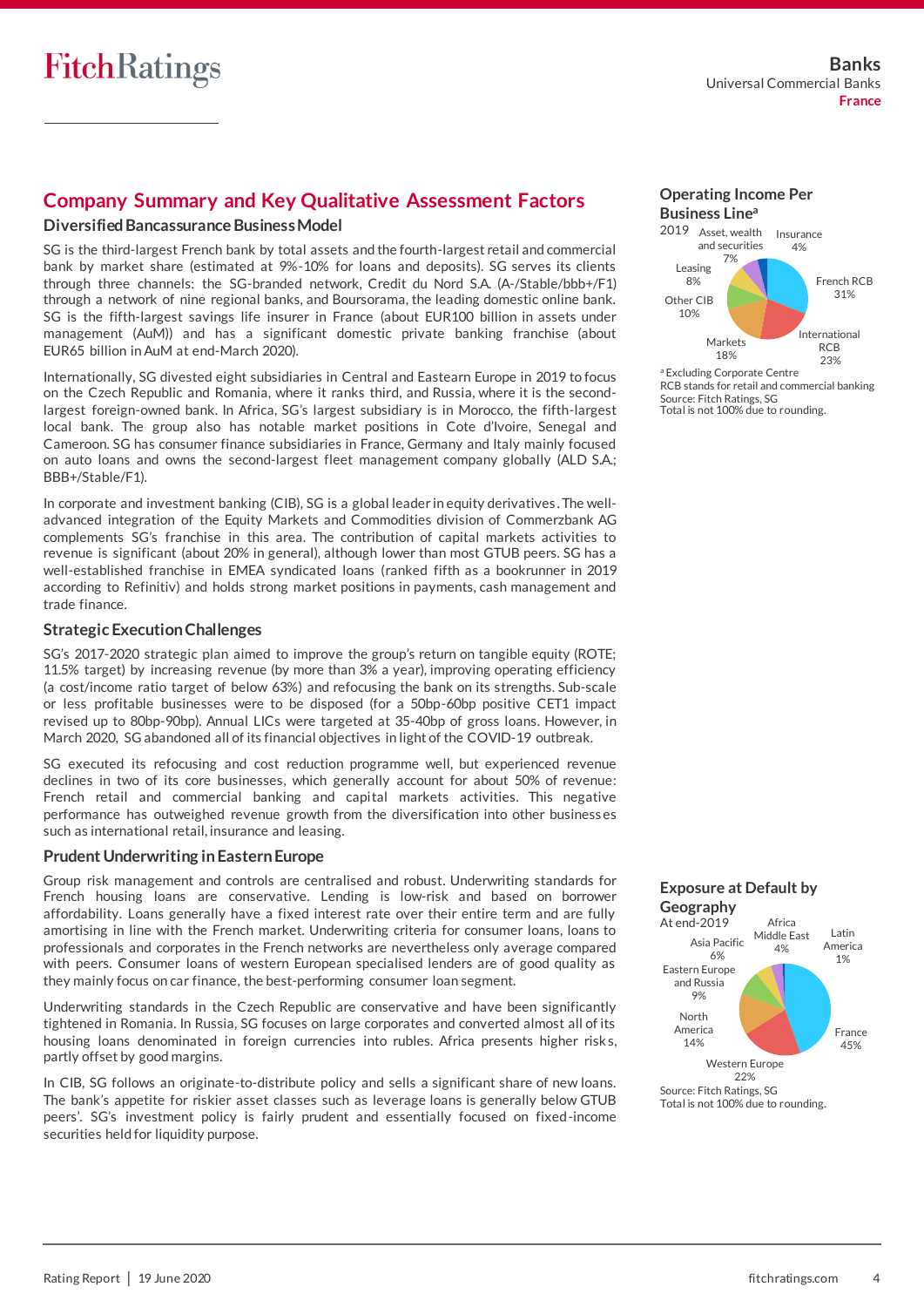

#### **Material Exposure to Market Risk**

SG has material exposure to market risk, and trades complex financial instruments. Nevertheless, its appetite for traded market risk is generally below that of several GTUB peers. Market risk management is of good quality. The bank's equity derivatives business was severely affected by markets dislocation in 1Q20, which increased hedging costs and bid-ask spreads but we do not view this as evidence of risk management deficiencies.

SG closed its proprietary trading subsidiary Descartes Trading in 2019 and aims to reduce the complexity and product range of its structured equity derivatives to render them more robust amid difficult market conditions. The acquisition of the listed equity derivative products of Commerzbank (notably warrants) is a step towards product simplification.

SG's value-at-risk (VaR, 99% confidence level, one-day holding period, one-year look-back period) remained moderate in 2019 (between EUR13 million and EUR36 million) with only one breach of hypothetical P&L. Average VaR was stable in 1Q20 compared to 4Q19 (EUR26 million compared to EUR28 million respectively). But the sharp increase in the maximum stressed VaR in the quarter to EUR108 million from EUR61 million in the previous quarter underlines the sharp increase in market volatility.

Non-trading market risk mainly arises from interest-rate risk in the banking book, notably from fixed rate housing loans. SG maintains conservative interest-rate sensitivity limits and has sophisticated interest-rate risk models. Interest-rate risk from SG's insurance activities is mitigated by a substantial 6% policyholder participation reserve at end-2019, and a low minimum guaranteed rate on the general account life insurance contracts, in line with the French market.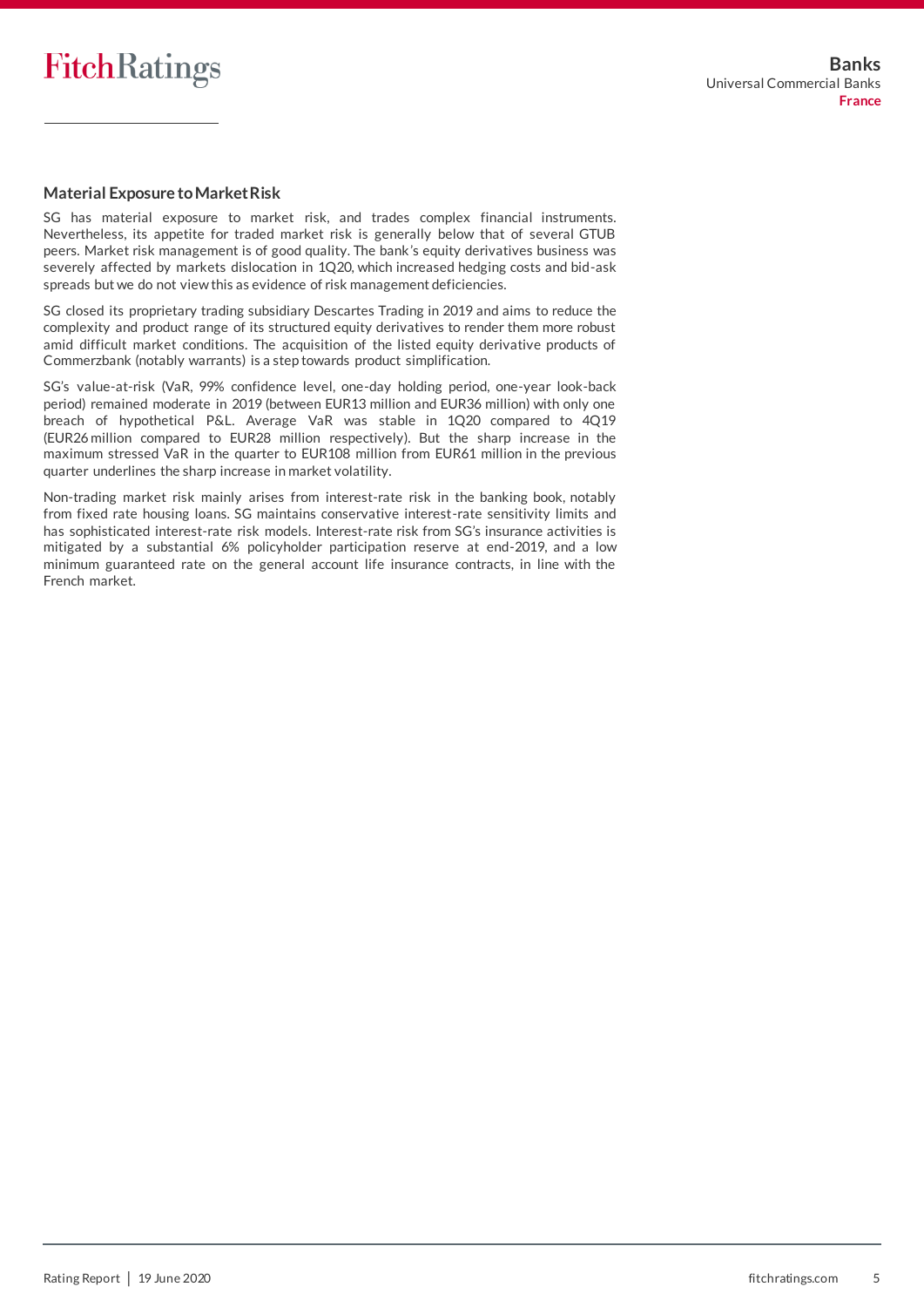## **Summary Financials and Key Ratios**

|                                            | 31 Mar 20                 |                           | 31 Dec 19                                     | 31 Dec 18                | 31 Dec 17                                     |
|--------------------------------------------|---------------------------|---------------------------|-----------------------------------------------|--------------------------|-----------------------------------------------|
|                                            | 3 months - 1st<br>quarter | 3 months - 1st<br>quarter | Year end                                      | Year end                 | <b>Year end</b>                               |
|                                            | (USDm)                    | (EURm)                    | (EURm)                                        | (EURm)                   | (EURm)                                        |
|                                            | <b>Unaudited</b>          | <b>Unaudited</b>          | Audited - unqualified<br>(emphasis of matter) | Audited -<br>unqualified | Audited - unqualified<br>(emphasis of matter) |
| Summary income statement                   |                           |                           |                                               |                          |                                               |
| Net interest and dividend income           | n.a.                      | n.a.                      | 11,310.0                                      | 11,166.0                 | 10,919.0                                      |
| Net fees and commissions                   | n.a.                      | n.a.                      | 5,257.0                                       | 5,524.0                  | 6,823.0                                       |
| Other operating income                     | 5,669                     | 5,174.0                   | 7,975.0                                       | 8,571.0                  | 6,357.0                                       |
| Total operating income                     | 5.669                     | 5,174.0                   | 24,542.0                                      | 25,261.0                 | 24,099.0                                      |
| Operating costs                            | 5,125                     | 4,678.0                   | 17,727.0                                      | 17,931.0                 | 17,838.0                                      |
| Pre-impairment operating profit            | 543                       | 496.0                     | 6,815.0                                       | 7,330.0                  | 6,261.0                                       |
| Loan and other impairment charges          | 898                       | 820.0                     | 1,278.0                                       | 1,005.0                  | 1,349.0                                       |
| Operating profit                           | $-355$                    | $-324.0$                  | 5,537.0                                       | 6,325.0                  | 4,912.0                                       |
| Other non-operating items (net)            | 88                        | 80.0                      | $-327.0$                                      | $-208.0$                 | 226.0                                         |
| Tax                                        | $-50$                     | $-46.0$                   | 1,264.0                                       | 1,304.0                  | 1,708.0                                       |
| Net income                                 | $-217$                    | $-198.0$                  | 3,946.0                                       | 4,813.0                  | 3,430.0                                       |
| Other comprehensive income                 | n.a.                      | n.a.                      | 684.0                                         | 435.0                    | $-2,352.0$                                    |
| Fitch comprehensive income                 | $-217$                    | $-198.0$                  | 4,630.0                                       | 5,248.0                  | 1,078.0                                       |
| Summary balance sheet                      |                           |                           |                                               |                          |                                               |
| Assets                                     |                           |                           |                                               |                          |                                               |
| Gross Ioans                                | 505,922                   | 461,775.0                 | 441,430.0                                     | 432,586.0                | 416,752.0                                     |
| - Of which impaired                        | n.a.                      | n.a.                      | 15,976.0                                      | 17,818.0                 | 20,642.0                                      |
| Loan loss allowances                       | n.a.                      | n.a.                      | 10,727.0                                      | 11,435.0                 | 12,525.0                                      |
| Net loans                                  | 505,922                   | 461,775.0                 | 430,703.0                                     | 421,151.0                | 404,227.0                                     |
| Interbank                                  | 69,292                    | 63,246.0                  | 38,198.0                                      | 42,588.0                 | 44,322.0                                      |
| Derivatives                                | 22,611                    | 20,638.0                  | 153,087.0                                     | 135,220.0                | 148,754.0                                     |
| Other securities and earning assets        | 755,556                   | 689,626.0                 | 518,407.0                                     | 495,731.0                | 467,677.0                                     |
| Total earning assets                       | 1,353,381                 | 1,235,285.0               | 1,140,395.0                                   | 1,094,690.0              | 1,064,980.0                                   |
| Cash and due from banks                    | 145,046                   | 132,389.0                 | 102,311.0                                     | 96,585.0                 | 114,404.0                                     |
| Other assets                               | 153,419                   | 140,032.0                 | 113,597.0                                     | 118,153.0                | 95,744.0                                      |
| Total assets                               | 1,651,846                 | 1,507,706.0               | 1,356,303.0                                   | 1,309,428.0              | 1,275,128.0                                   |
| Liabilities                                |                           |                           |                                               |                          |                                               |
| Customer deposits                          | 484.960                   | 442,642.0                 | 409,852.0                                     | 399,410.0                | 394,228.0                                     |
| Interbank and other short-term funding     | 137,437                   | 125,444.0                 | 271,771.0                                     | 267,760.0                | 262,059.0                                     |
| Other long-term funding                    | 169,345                   | 154,568.0                 | 169,426.0                                     | 156,207.0                | 151,206.0                                     |
| Trading liabilities and derivatives        | 511,605                   | 466,962.0                 | 200,234.0                                     | 197,854.0                | 195,722.0                                     |
| <b>Total funding</b>                       | 1,303,346                 | 1,189,616.0               | 1,051,283.0                                   | 1,021,231.0              | 1,003,215.0                                   |
| Other liabilities                          | 274,527                   | 250,572.0                 | 236,450.0                                     | 222,388.0                | 207,876.0                                     |
| Preference shares and hybrid capital       | n.a.                      | n.a.                      | 9,933.0                                       | 9,910.0                  | 9,366.0                                       |
| Total equity                               | 73,973                    | 67,518.0                  | 58,637.0                                      | 55,899.0                 | 54,671.0                                      |
| Total liabilities and equity               | 1,651,846                 | 1,507,706.0               | 1,356,303.0                                   | 1,309,428.0              | 1,275,128.0                                   |
| Exchange rate                              |                           | $USD1 =$<br>EUR0.91274    | $USD1 = EURO.89015$                           | $USD1 =$<br>EUR0.873057  | USD1 = EUR0.83382                             |
| Source: Fitch Ratings, Fitch Solutions, SG |                           |                           |                                               |                          |                                               |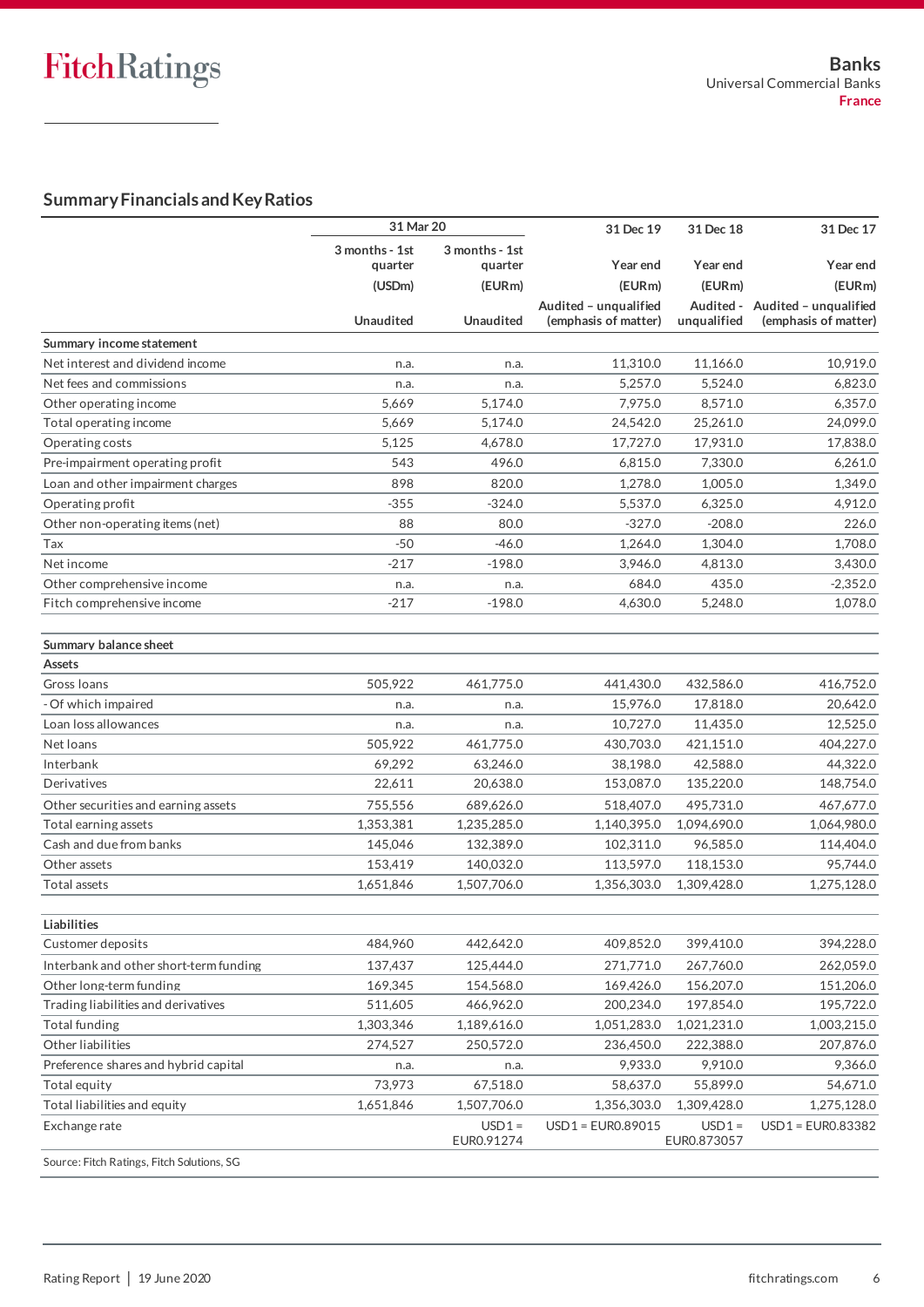## **Summary Financials and Key Ratios**

|                                             | 31 Mar 20 | 31 Dec 19 | 31 Dec 18 | 31 Dec 17 |
|---------------------------------------------|-----------|-----------|-----------|-----------|
| Ratios (annualised as appropriate)          |           |           |           |           |
| Profitability                               |           |           |           |           |
| Operating profit/risk-weighted assets       | $-0.4$    | 1.6       | 1.7       | 1.4       |
| Net interest income/average earning assets  | n.a.      | 1.0       | 1.0       | 1.0       |
| Non-interest expense/gross revenue          | n.a.      | 71.9      | 71.1      | 74.3      |
| Net income/average equity                   | $-1.3$    | 6.9       | 8.8       | 6.3       |
| Asset quality                               |           |           |           |           |
| Impaired loans ratio                        | n.a.      | 3.6       | 4.1       | 5.0       |
| Growth in gross loans                       | 4.6       | 2.0       | 3.8       | $-0.3$    |
| Loan loss allowances/impaired loans         | n.a.      | 67.1      | 64.2      | 60.7      |
| Loan impairment charges/average gross loans | 0.7       | 0.3       | 0.3       | 0.2       |
| Capitalisation                              |           |           |           |           |
| Common equity Tier 1 ratio                  | 12.6      | 12.7      | 11.0      | 11.6      |
| Fully loaded common equity Tier 1 ratio     | 12.6      | 12.7      | 10.9      | 11.4      |
| Tangible common equity/tangible assets      | 4.2       | 3.6       | 3.6       | 3.5       |
| Basel leverage ratio                        | 4.2       | 4.3       | 4.2       | 4.3       |
| Net impaired loans/common equity Tier 1     | n.a.      | 12.0      | 15.5      | 20.2      |
| <b>Funding and liquidity</b>                |           |           |           |           |
| Loans/customer deposits                     | 104.3     | 107.7     | 108.3     | 105.7     |
| Liquidity coverage ratio                    | 141.0     | 119.0     | 129.0     | 140.0     |
| Customer deposits/funding                   | 37.8      | 45.2      | 44.7      | 46.0      |
| Net stable funding ratio                    | n.a.      | n.a.      | n.a.      | n.a.      |
| Course: Eitch Datings, Eitch Colutions, CC  |           |           |           |           |

Source: Fitch Ratings, Fitch Solutions, SG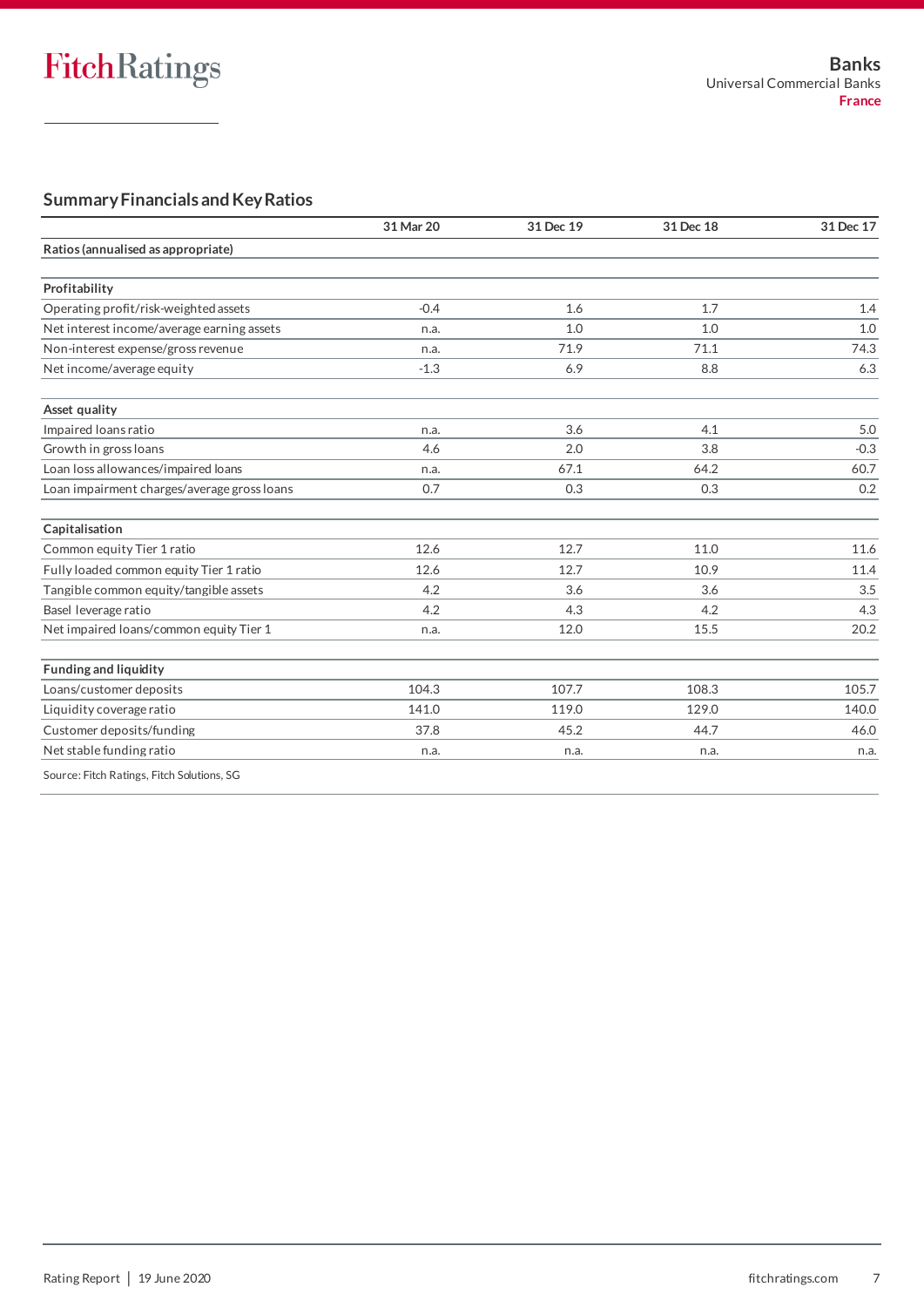## **Key Financial Metrics – Latest Developments**

## **Asset Quality to Deteriorate**

LICs rose materially in 1Q20 to an annualised 65bp of gross loans from 25bp in 2019 and SG expects 2020 LICs to be in the range of 70bp and 100bp (equivalent to a EUR3.5 billion to EUR5 billion charge). SG expects LICs to remain elevated in 2021 but to improve. We believe Stage 3 loans to only significantly increase in 2H20 and early 2021 when the government's support measures will be reduced and state-guaranteed loans start to amortise. We expect the increase to be most pronounced for professional and SME lending, which are financially more vulnerable than large corporates.

Exposure to higher-risk sectors is significant but manageable as it does not present major concentrations. The more vulnerable part of the oil and gas exposure (services and independent oil and gas producers) was about 15% of CET1 capital at end-2019 (about EUR6 billion EAD) and exposure to reserve-based lending, which could suffer the most, a manageable EUR1.5 billion. Exposure to hotels, leisure and restaurants was EUR5 billion or 11% of CET1, aircraft financing about 10% (EUR4.5 billion) and shipping 7% (EUR3 billion). Exposure to companies under LBOs is granular and contained at below EUR5 billion (or 11% of CET1), 60%/40% split between the retail and commercial banking networks and CIB.

### **Earnings Impacted by Crisis**

SG's 1Q20 revenue declined materially owing to the principal guarantee cost of structured equity derivatives, which reduced equity capital markets revenue to close to zero for the quarter despite strong business flows. This followed dividend cancellations by many European corporates, higher bid-ask spreads affecting asset valuations, and the increased cost of hedging. In contrast, FICC performed well (+32% yoy), in line with most large European banks. Revenue from other businesses was globally resilient in the circumstances, with international retail banking growing slightly at constant scope and exchange rate (+3% yoy).

Costs declined by about 1% at constant scope and exchange rate yoy, owing to the bank's multi-year cost savings plan. This was nevertheless insufficient to offset the decline in revenue and LICs which were three times higher year-on-year. The group recorded an operating loss of about EUR320 million for the quarter, partly explained by some hedging inefficiencies (capital instruments not being eligible to hedge accounting). The bank confirmed its target to reduce costs over the year as it sought additional non-recurring cost savings of about EUR600 million-700 million in 2020 (3%-4% of the 2019 cost base).

## **Adequate Buffers over Solvency Requirements**

SG's fully-loaded CET1 ratio was 12.6% at end-March 2020, down 60bp compared to end-2019 when adding back the cancelled 2019 dividend (54bp). The bank expects a CET1 ratio between 200bp-250bp above supervisory requirement at year-end. This corresponds to 11%- 11.5% based on the current supervisory requirement of 9.05% following the cancellation of countercyclical buffers in several countries (including France and Czech Republic). It also reflects the split of the Pillar 2 requirement across the different capital stacks brought forward by the ECB.

The 1Q20 decline in CET1 mainly stems from higher RWAs (a mix of credit risk, market risk and regulatory impacts, mainly the new EU framework for securitisation transactions). The group's end of year CET1 target implies further increases in RWAs, potentially from the negative rating migration of borrowers. We expect a low contribution to RWAs from loan growth, as it will mainly come from government guaranteed loans, which have low riskweighting.

### **Conservative Liquidity Management**

SG has maintained its loans-to-deposits ratio at a satisfactory level over the past four years, between 105% and 110% and we expect it to remain in the same range. Access to markets is well established and diversified by tenor, currency and instrument. SG also uses private placements of structured notes. Short-term wholesale funding was a moderate about 5% of total funding at end-2019. SG had completed 45% of its annual wholesale funding programme by end-March 2020.

## **Note on Charts**

Black dashed lines represent indicative quantitative ranges and implied scores for Fitch's core financial metrics for banks operating in the environments that Fitch scores in the 'aa' category like France.

Peer average includes SG (VR: 'a-'), BNP Paribas S.A. (a+/RWN), Groupe BPCE (a+/RWN), Barclays plc (a/RWN), Credit Suisse Group AG (a-), ABN Bank N.V. (a) and Deutsche Bank AG (bbb)







## **Risk-Weighted Capital Ratios**

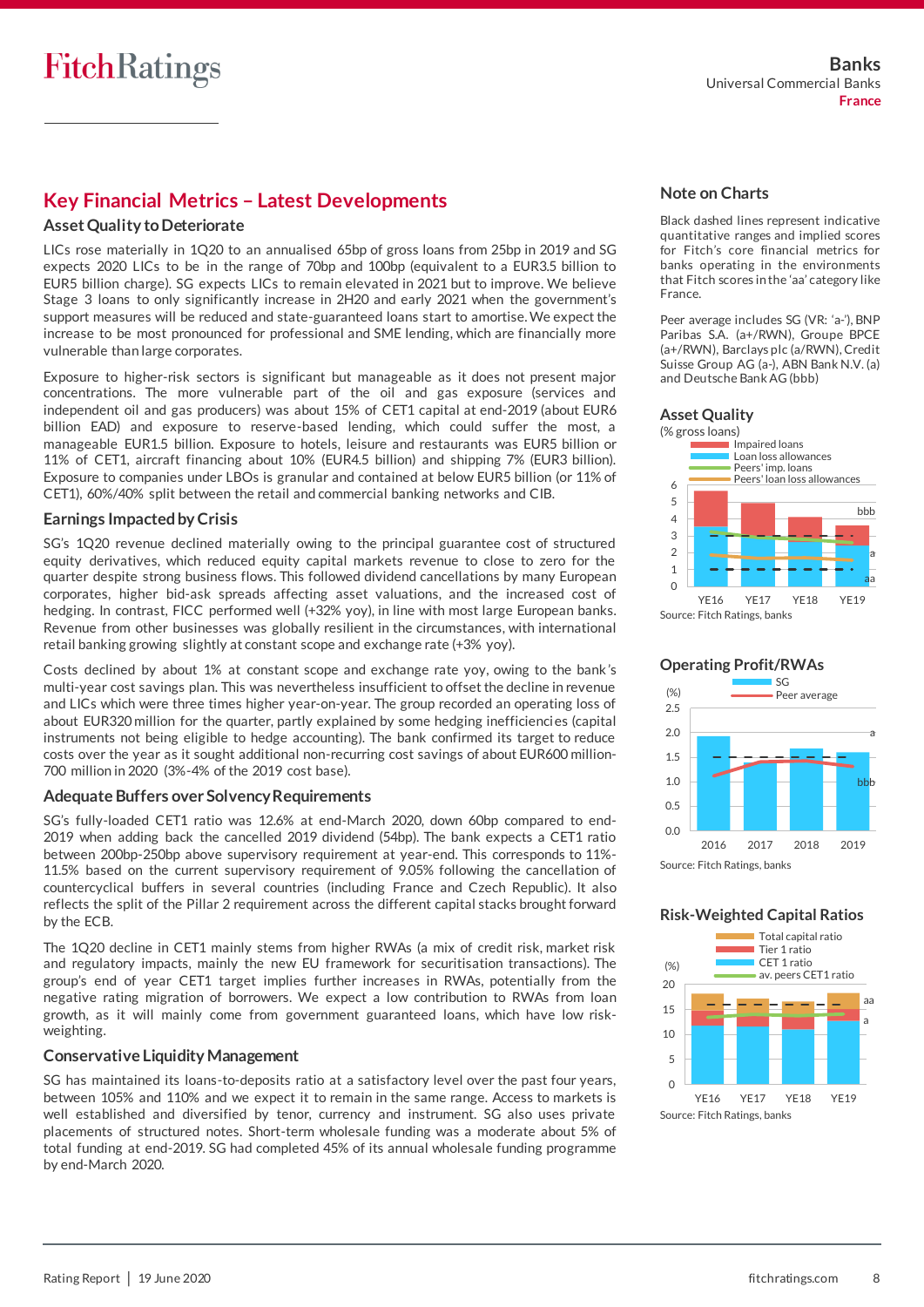## **Sovereign Support Assessment**

| <b>Support Rating Floor</b>                                               |          |                | Value     |
|---------------------------------------------------------------------------|----------|----------------|-----------|
| Typical D-SIB SRF for sovereign's rating level (assuming high propensity) | A or A-  |                |           |
| Actual country D-SIB SRF                                                  |          |                | <b>NF</b> |
| <b>Support Rating Floor:</b>                                              |          |                | <b>NF</b> |
| <b>Support Factors</b>                                                    | Positive | <b>Neutral</b> | Negative  |
| Sovereign ability to support system                                       |          |                |           |
| Size of banking system relative to economy                                |          |                |           |
| Size of potential problem                                                 |          |                |           |
| Structure of banking system                                               |          |                |           |
| Liability structure of banking system                                     |          |                |           |
| Sovereign financial flexibility (for rating level)                        |          |                |           |
| Sovereign propensity to support system                                    |          |                |           |
| Resolution legislation with senior debt bail-in                           |          |                |           |
| Track record of banking sector support                                    |          |                |           |
| Government statements of support                                          |          |                |           |
| Sovereign propensity to support bank                                      |          |                |           |
| Systemic importance                                                       |          |                |           |
| Liability structure of bank                                               |          |                |           |
| Ow nership                                                                |          |                |           |
| Specifics of bank failure                                                 |          |                |           |

## **No reliance on sovereign support**

SG's Support Rating of '5' and Support Rating Floor of 'No Floor' reflect Fitch's view that, although possible, sovereign support cannot be relied on. In our view, legislative, regulatory and policy initiatives (including the implementation of the EU's Bank Recovery and Resolution Directive) have substantially reduced the likelihood of sovereign support for EU commercial banks in general.

This implies that senior creditors would probably be required to participate in losses, if necessary, instead of, or ahead of, the bank receiving sovereign support, despite SG's systemic importance.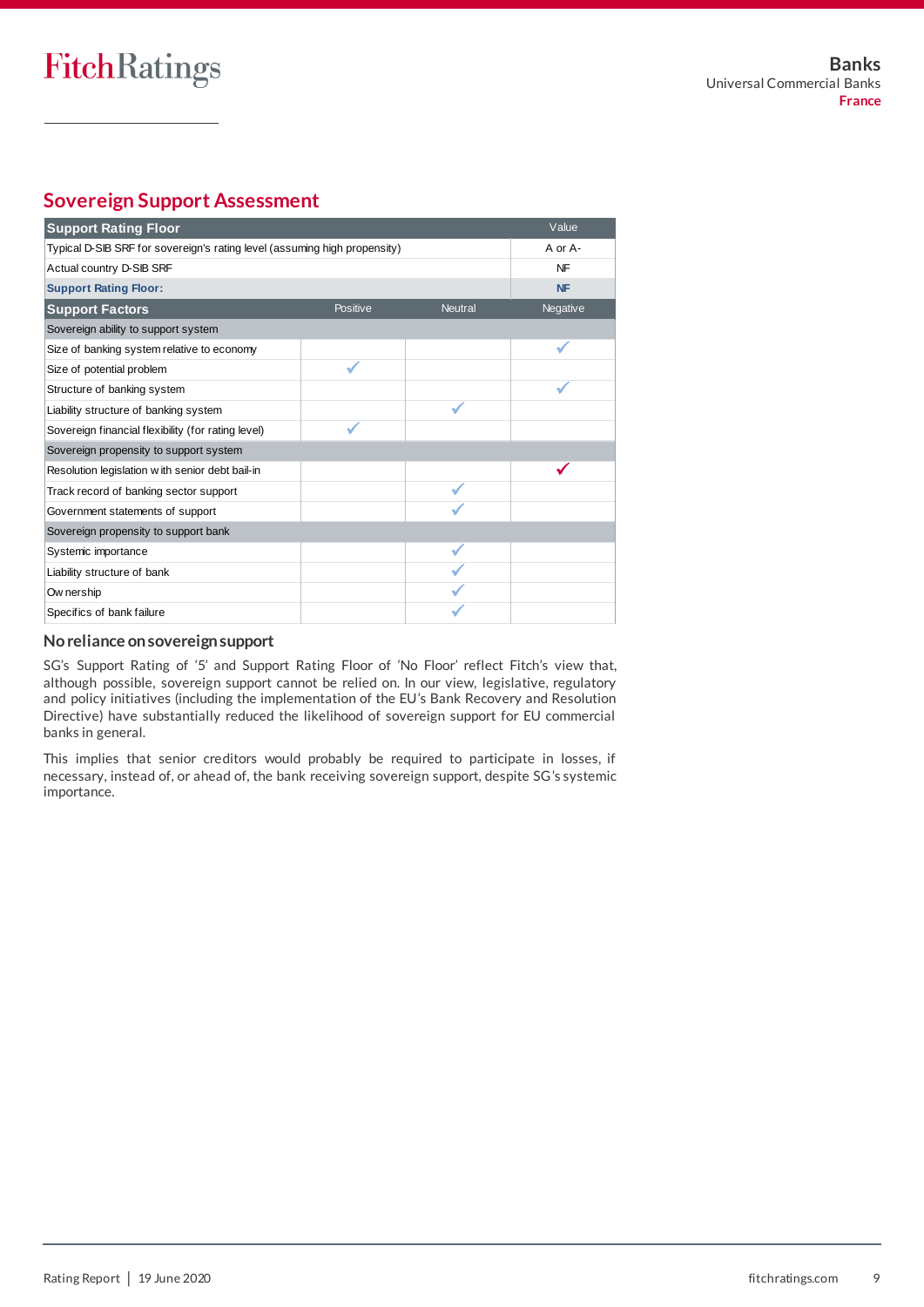## FitchRatings

## **Environmental, Social and Governance Considerations**

#### **Banks FitchRatings Societe Generale S.A. Ratings Navigator Credit-Relevant ESG Derivation Overall ESG Scale** Societe Generale S.A. has 5 ESG potential rating drivers 5 key driver 0 issues Societe Generale S.A. has exposure to compliance risks including fair lending practices, mis-selling, repossession/foreclosure practices, consumer data protection (data security) but this has very low impact on the rating. driver 0 issues 4 Governance is minimally relevant to the rating and is not currently a driver. potential driver 5 issues 3 For a rating driver<br>
ESG scores range from 1 to 5 based on a 15-level color gradation. Red (5) is<br>
ESG scores range from 1 to 5 based on a 15-level color gradation. Red (5) is<br>
The street and green (1) is least relevant. 4 issues 2 ot a rating d 5 issues 1 How to Read This Page<br>
ESC scores range from 1 to 5 based on a 15-level color gradation. Red (5) is<br>
ESC scores range from 1 to 5 based on a 15-level color gradation. Red (5) is<br>
The Environmental (E), Social (S) and Gover **Environmental (E) General Issues E Score Sector-Specific Issues Reference E Scale How to Read This Page** GHG Emissions & Air Quality 1 n.a. n.a. 5 Energy Management 4 n.a. n.a. 1 **The Environmental (E), Social (S) and Governance (G) tables** break out the individual components of the scale. The right-hand box shows the The Environmental (E), Social (S) and Governance (G) tables break out<br>the individual components of the scale. The right-hand box shows the<br>entity-score signifies the credit score. General issues are relevant across all mar Water & Wastewater 3 1 n.a. n.a. Waste & Hazardous Materials Management; Ecological Impacts 1 2 n.a. n.a. rating. The Reference box highlights the factor(s) within which the Impact of extreme weather events on assets and/or operations and sponding ESG issues are captured in Fitch's credit analysis. Exposure to Environmental Company Profile; Management & Strategy; Risk Appetite; Asset Quality 2 1 corresponding risk appetite & management; catastrophe risk; credit **The Credit-Relevant ESG Derivation table** shows the overall ESG score. This score signifies the credit relevance of combined E, S and G issues to the entity's credit rating. The three columns to the left of the overall ES Impacts concentrations **Social (S)** score summarize the issuing entity's sub-component ESG scores. The box **General Issues S Score Sector-Specific Issues Reference S Scale** on the far left identifies some of the main ESG issues that are drivers or potential drivers of the issuing entity's credit rating (corresponding with scores of 3, 4 or 5) and provides a brief explanation for the score. Human Rights, Community Services for underbanked and underserved communities: SME and Company Profile; Management &  $\overline{2}$ 5 Relations, Access & Affordability community development programs; financial literacy programs Strategy: Risk Appetite Compliance risks including fair lending practices, mis-selling, Operating Environment; Company Customer Welfare - Fair Messaging, Privacy & Data Profile; Management & Strategy; **Classification** of ESG issues has been developed from Fitch's sector ratings oriteria. The General Issues and Sector-Specific Issues draw on the classification standards published by the United Nations Principles for Resp 3 repossession/foreclosure practices, consumer data protection (data Profile; Management & Strategy; | 4 security) Risk Appetite **Security** Impact of labor negotiations, including board/employee compensation Company Profile; Management & Labor Relations & Practices 2 3 and composition **Strategy** Board(SASB). Employee Wellbeing 1 n.a. 2 **Sector references** in the scale definitions below refer to Sector as displayed in the Sector Details box on page 1 of the pairator. n.a. in the Sector Details box on page 1 of the navigator. Shift in social or consumer preferences as a result of an institution's we start of page<br>CREDIT-RI<br>t are E, S and<br>Highly relevant, a<br>mating in combination at the start<br>Rating in combination Exposure to Social Impacts Company Profile; Financial Profile 2 social positions, or social and/or political disapproval of core banking Company Profile; Financial Profile | 1 practices **CREDIT-RELEVANT ESG SCALE**<br> **And SCALE 1999** relationships to the overall credit rating?<br>
Highly relevant, a key rating diver that that a significant impact on the<br>
rating on an individual basis. Equivalent to "higher" re **Governance (G) CREDIT-RELEVANT ESG SCALE General Issues G Score Sector-Specific Issues Reference G Scale How relevant are E, S and G issues to the overall credit rating?**<br>Highly relevant, a key rating driver that has a significant impact on the **rational of the set of the set of th**<br>**1999 - The set of the set of the set of t** Operational implementation of strategy Management Strategy 3 Management & Strategy 5 5 within Navigator.<br>Relevant to rating, not a key rating driver but has an impact on the<br>rating in combination with other factors. Equivalent to "moderate" Board independence and effectiveness; ownership concentration; protection of creditor/stakeholder rights; legal /compliance risks; Management & Strategy; Earnings & Profitability; Capitalisation & business continuity; key person risk; related party transactions<br>business continuity; key person risk; related party transactions Governance Structure 3 4 4 Leverage Group Structure 3 Organizational structure; appropriateness relative to business model; opacity; intra-group dynamics; ownership Company Profile 3 3 Financial Transparency 3 Quality and frequency of financial reporting and auditing processes Management & Strategy 2 **2 If all all all all all entity rating but relevant to the sector** 1 1 **If Irrelevant to the entity rating and irrelevant to the sector**

SG's highest level of ESG credit relevance is a score of '3'. This means ESG issues are creditneutral or have only a minimal credit impact on the entity, either due to their nature or the way in which they are being managed by the entity.